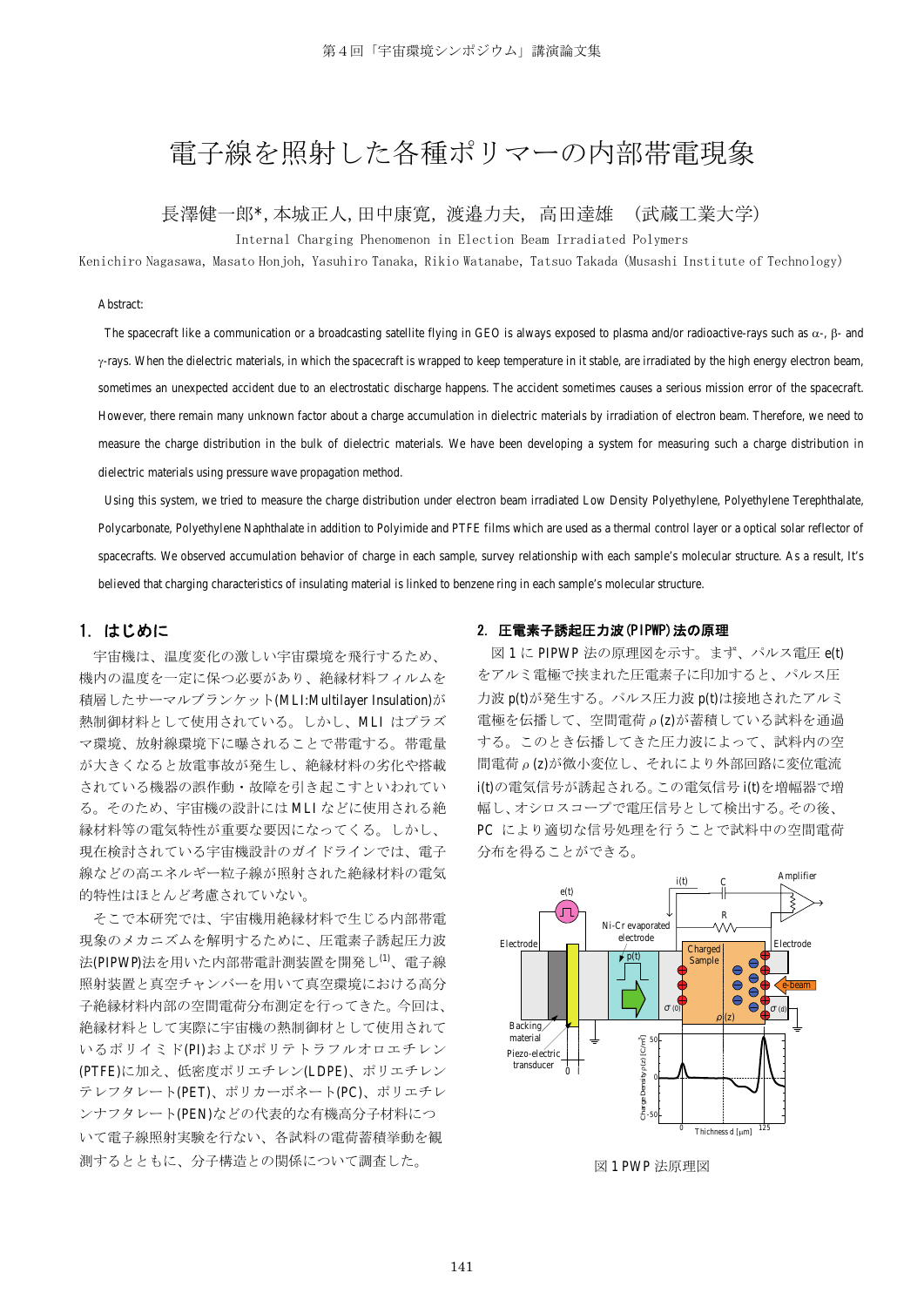# 3. 測定システム

< 3-1. PWP 測定装置 >

図2にPWP 測定装置の写真および概略図を示す。本装置 には、電子線を試料に照射するための直径 10mm の照射孔 が照射側雷極に設置され、試料表面に蒸着されたアルミ雷 極とともに、接地電極を構成している。また、下部電極と して石英ガラス上面に Cr-Ni を蒸着して、信号検出電極と して用いている。石英ガラスは、信号検出用の雷極を接地 導体から絶縁するために用いている。なお、真空下で試料 と電極の密着性を高めるために、ガラス上面に溝を加工し、 試料と電極間の空気を排気する構造にしている。

この測定装置では厚さ4umのPVDF(ポリフッ化ビニリデ ン)に、パルス幅 1nsec、雷圧値 200V のパルス雷圧を印加す ることで、幅 1nsec のパルス圧力波を発生させることができ る。現在、本測定装置の位置分解能は約 6um であり、厚さ 50um 程度以上の試料が測定可能となっている。







図3 雷子線照射用真空チャンバー

<3-2. 雷子線照射用直空チャンバー>

図 3 に雷子線照射用真空チャンバーの概略図および写真 を示す。雷子線の照射には雷子顕微鏡用のタングステンフ ィラメントを用い、加速エネルギー100keVまでの電子線照 射が可能であり、チャンバー内の真空度は約10<sup>-5</sup>Ρa まで到 達可能である。

# 4. 測定方法

表1に、測定に用いた試料の分子構造とその試料厚さを示 す。照射した電子線の加速エネルギーは 40 および 60keV で あり、電流密度を70nA/cm<sup>2</sup>一定として真空チャンバー内の 真空度 6.0×10<sup>-4</sup>Pa 以下において空間電荷分布を測定し、電 荷分布を積分することにより試料内部に蓄積している電荷 量を算出した。また、測定時間は PET, PC, PEN, PI, LDPE に おいては照射中、照射後ともに 20 分間の測定を 30 秒間隔 で行った。なお、PTFE 以外の試料では照射時間とともに、 雷荷の蓄積挙動が明確になるが、PTFE に関しては、照射時 間が 20 分間では電荷の蓄積挙動が明確にならないために、 照射時間80分で行っている。

表 1 測定試料と分子構造



# 5. 実験結果及び考察

<5-1 各種ポリマーにおける電荷蓄積挙動観測>

電流密度 70nA/cm<sup>2</sup> 一定として、加速エネルギー40 および 60keV において電子線照射実験を行った。図 4,5-(a)~(f)に 40 および 60keV における各試料の空間電荷分布図を示す。こ のとき、電子線は図中右側から照射したように表示してあ り、照射面側から矢印で示されている破線の位置は(1)式に 示すフェーザの式から求めた電子の最大飛程の位置である。 (1)式での T は照射する加速エネルギー[MeV]、R が面積密 度[mg/cm<sup>3</sup>]であり、R を透過する物質の密度で除すことによ り、最大飛程を求めることができる。また、図 6.7- (a) (b)に 加速エネルギー40 および 60keV における蓄積電荷量の経時 変化(電子線照射時間20および80分)を示す。

 $R = 407 \times T^{1.38}$   $\cdots$  (1)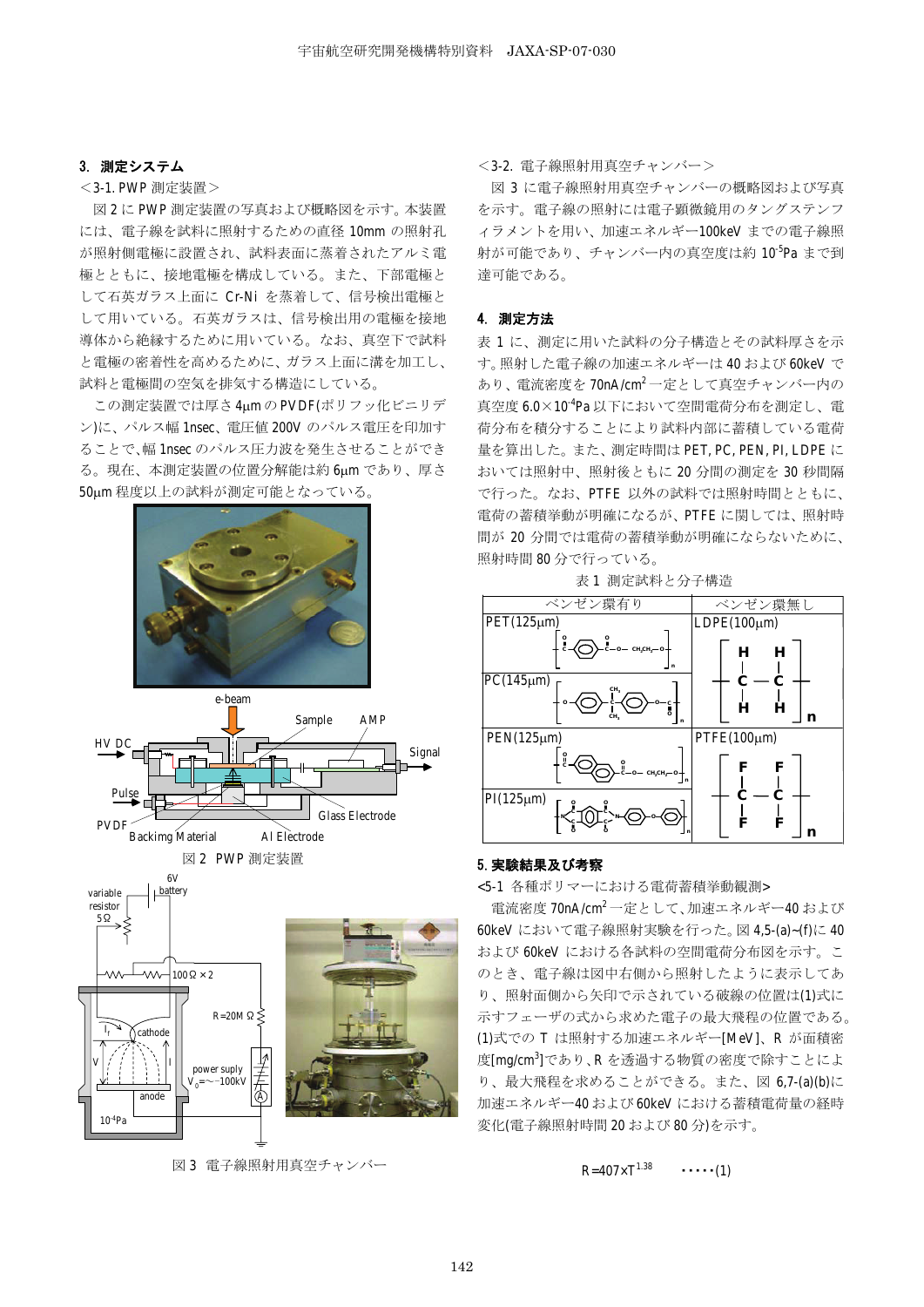



まず、図4の加速エネルギー40keVにおける電荷分布図を 見ると、LDPE および PTFE では、蓄積する電荷量が増加す ると、負電荷が電子の最大飛程の位置を越えて対向電極側 方向に移動していることがわかる。特にLDPEにおいては、 試料全体にわたって負電荷が分布しているといえる。計算 によって求められた最大飛程までの領域に分布する電子は、 試料中に注入された電子が、エネルギーを失ってトラップ に捕獲されたものと考えられるが、LDPEの場合は明らかに 最大飛程を越えて電子が分布している。これは蓄積した電 子によって形成された電界により、一旦停止した電子が対 向雷極側に移動したためであると考えられ、多量に雷荷が 蓄積する試料において発生する傾向があると考えられる。



図7 PTFE における蓄積電荷量の経時変化(照射時間 80 分)

る。一方、PET, PEN, PC, PI においては、そのような電子の 移動は見られず、最大飛程の位置で電子の侵入は完全にと どまっている。また、図5から、この電荷分布の傾向は加 速エネルギーを 60keV にあげた場合も同様であるが、加速 エネルギーをあげたことで電子の最大飛程も大きくなった ため、LDPE では負電荷の多くが対向電極の極めて近傍に蓄 積している。さらに、PEN, PI, PTFE においては2つのピー クをもつ分布になっていることもわかる。

次に図 6,7-(a)(b)を見ると、すべての試料において加速エ ネルギーを増加させたことによって蓄積する電荷量が増加 する傾向が見られたが、試料ごとに電荷蓄積挙動や蓄積す る電荷量に違いが見られた。PI においては電子線照射開始